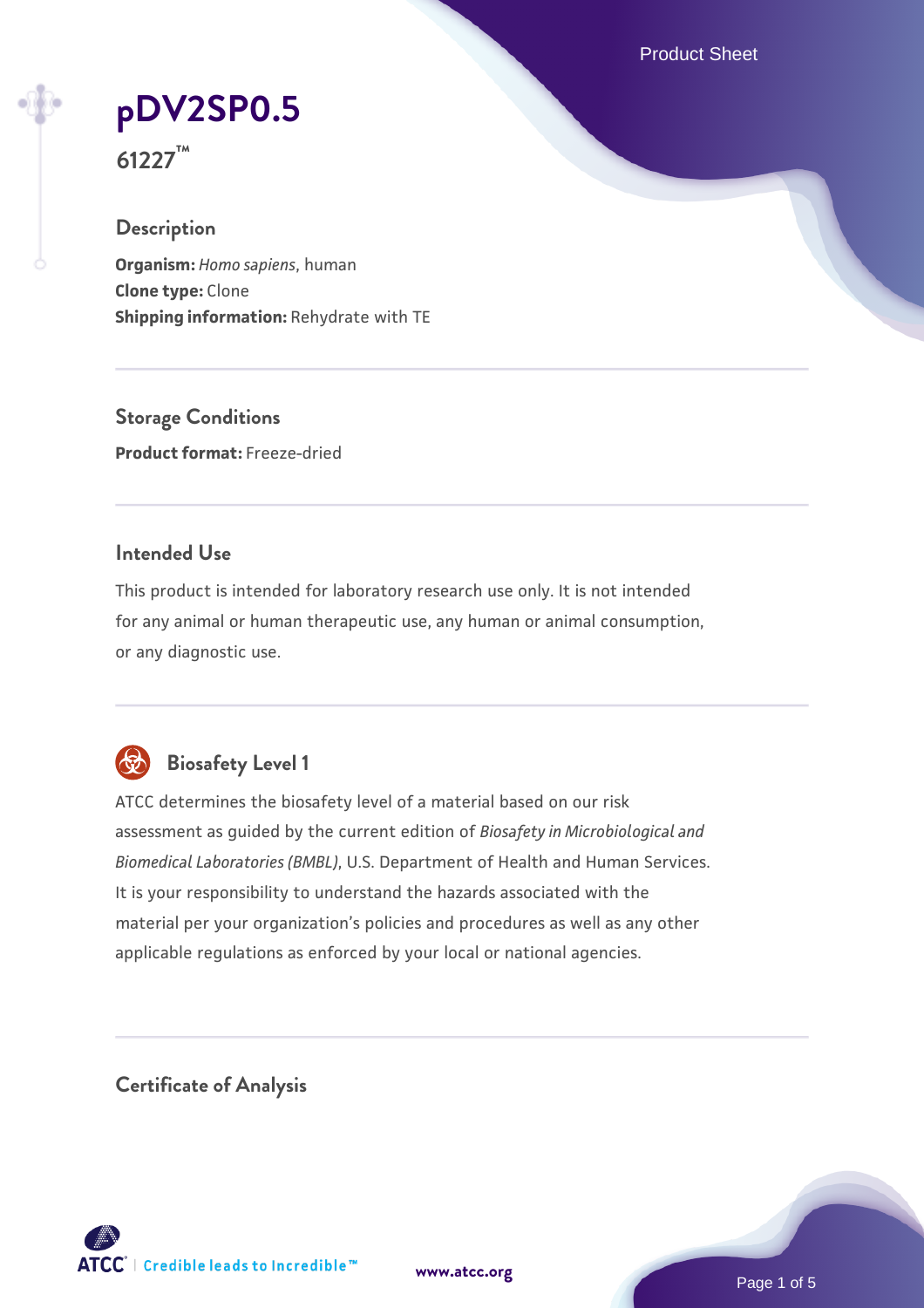#### **[pDV2SP0.5](https://www.atcc.org/products/61227)** Product Sheet **61227**

For batch-specific test results, refer to the applicable certificate of analysis that can be found at www.atcc.org.

### **Insert Information**

**Insert size (kb):** 0.57599999999999996 **Type of DNA:** genomic **Insert source:** Burkitt's lymphoma LY67 cell line **Insert tissue:** Burkitt's lymphoma LY67 cell line **Gene product:** T-cell receptor delta variable region V2 [TCRDV2\*] **Alleles:** A1, A2, A3

#### **Vector Information**

**Construct size (kb):** 3.200000047683716

#### **Material Citation**

If use of this material results in a scientific publication, please cite the material in the following manner: pDV2SP0.5 (ATCC 61227)

#### **References**

References and other information relating to this material are available at www.atcc.org.

#### **Warranty**

The product is provided 'AS IS' and the viability of ATCC® products is warranted for 30 days from the date of shipment, provided that the



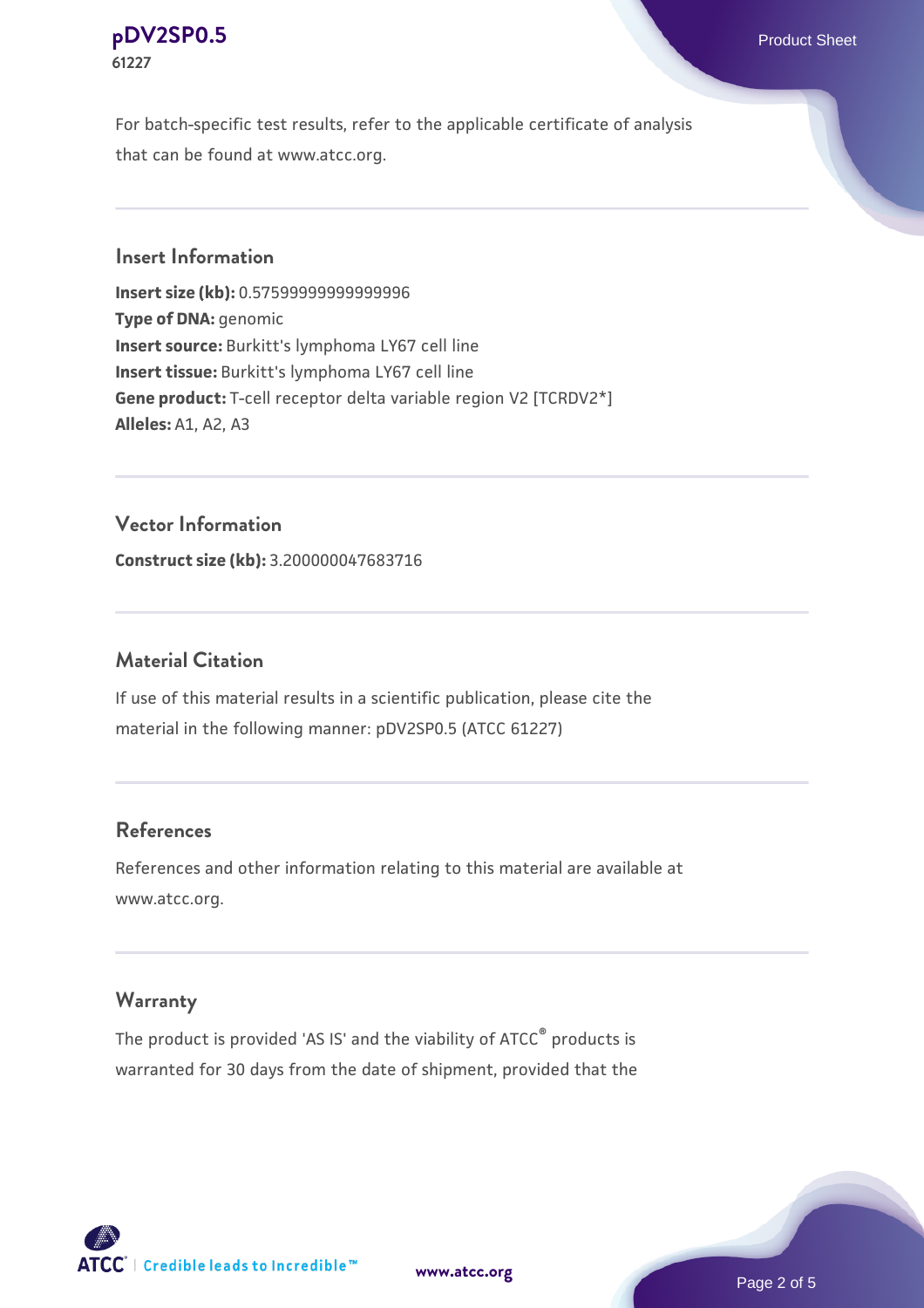customer has stored and handled the product according to the information included on the product information sheet, website, and Certificate of Analysis. For living cultures, ATCC lists the media formulation and reagents that have been found to be effective for the product. While other unspecified media and reagents may also produce satisfactory results, a change in the ATCC and/or depositor-recommended protocols may affect the recovery, growth, and/or function of the product. If an alternative medium formulation or reagent is used, the ATCC warranty for viability is no longer valid. Except as expressly set forth herein, no other warranties of any kind are provided, express or implied, including, but not limited to, any implied warranties of merchantability, fitness for a particular purpose, manufacture according to cGMP standards, typicality, safety, accuracy, and/or noninfringement.

#### **Disclaimers**

This product is intended for laboratory research use only. It is not intended for any animal or human therapeutic use, any human or animal consumption, or any diagnostic use. Any proposed commercial use is prohibited without a license from ATCC.

While ATCC uses reasonable efforts to include accurate and up-to-date information on this product sheet, ATCC makes no warranties or representations as to its accuracy. Citations from scientific literature and patents are provided for informational purposes only. ATCC does not warrant that such information has been confirmed to be accurate or complete and the customer bears the sole responsibility of confirming the accuracy and completeness of any such information.

This product is sent on the condition that the customer is responsible for and assumes all risk and responsibility in connection with the receipt, handling, storage, disposal, and use of the ATCC product including without limitation taking all appropriate safety and handling precautions to minimize health or environmental risk. As a condition of receiving the material, the customer



**[www.atcc.org](http://www.atcc.org)**

Page 3 of 5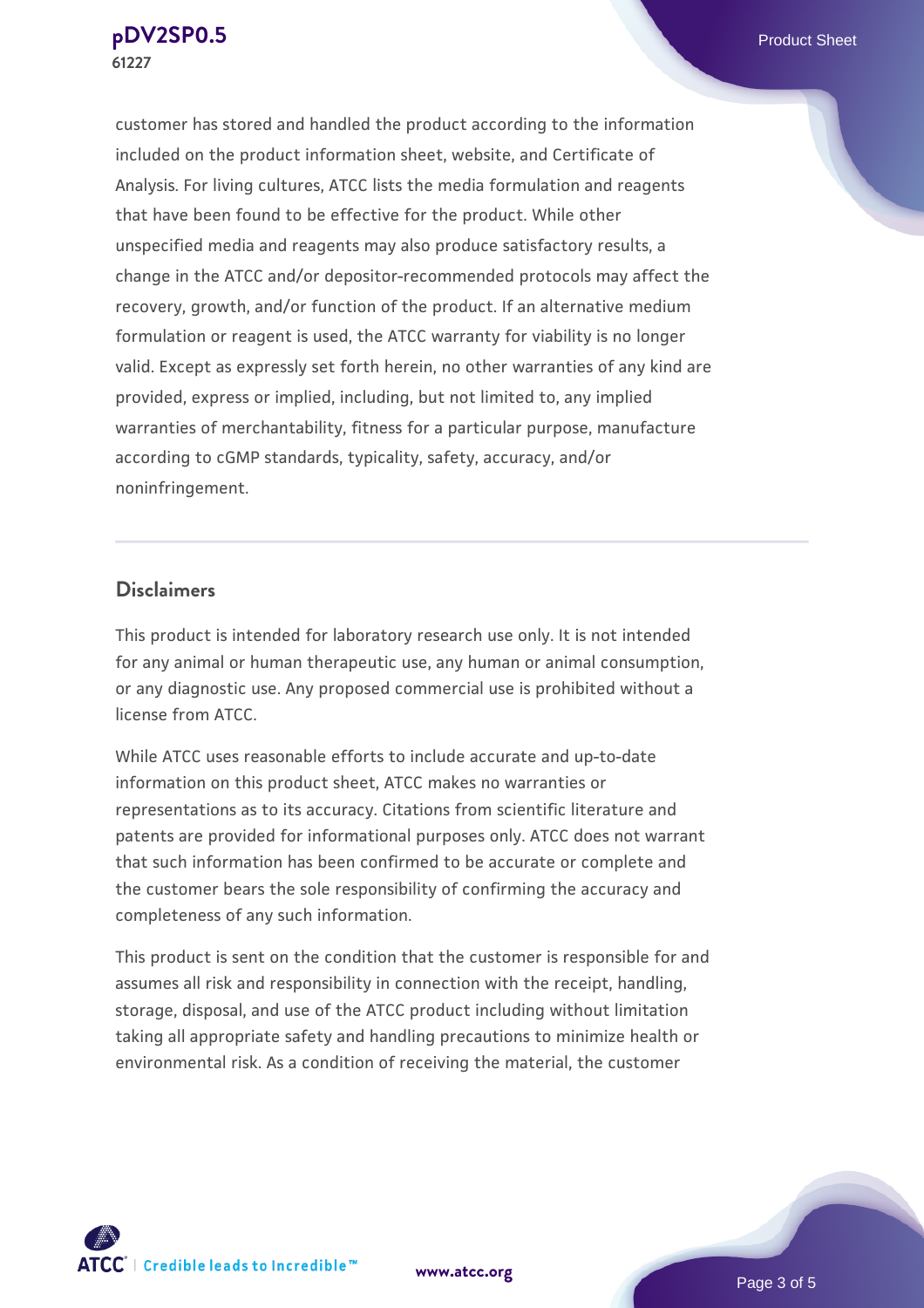agrees that any activity undertaken with the ATCC product and any progeny or modifications will be conducted in compliance with all applicable laws, regulations, and guidelines. This product is provided 'AS IS' with no representations or warranties whatsoever except as expressly set forth herein and in no event shall ATCC, its parents, subsidiaries, directors, officers, agents, employees, assigns, successors, and affiliates be liable for indirect, special, incidental, or consequential damages of any kind in connection with or arising out of the customer's use of the product. While reasonable effort is made to ensure authenticity and reliability of materials on deposit, ATCC is not liable for damages arising from the misidentification or misrepresentation of such materials.

Please see the material transfer agreement (MTA) for further details regarding the use of this product. The MTA is available at www.atcc.org.

## **Copyright and Trademark Information**

© ATCC 2021. All rights reserved. ATCC is a registered trademark of the American Type Culture Collection.

#### **Revision**

This information on this document was last updated on 2021-05-19

## **Contact Information**

ATCC 10801 University Boulevard Manassas, VA 20110-2209 USA US telephone: 800-638-6597 Worldwide telephone: +1-703-365-2700